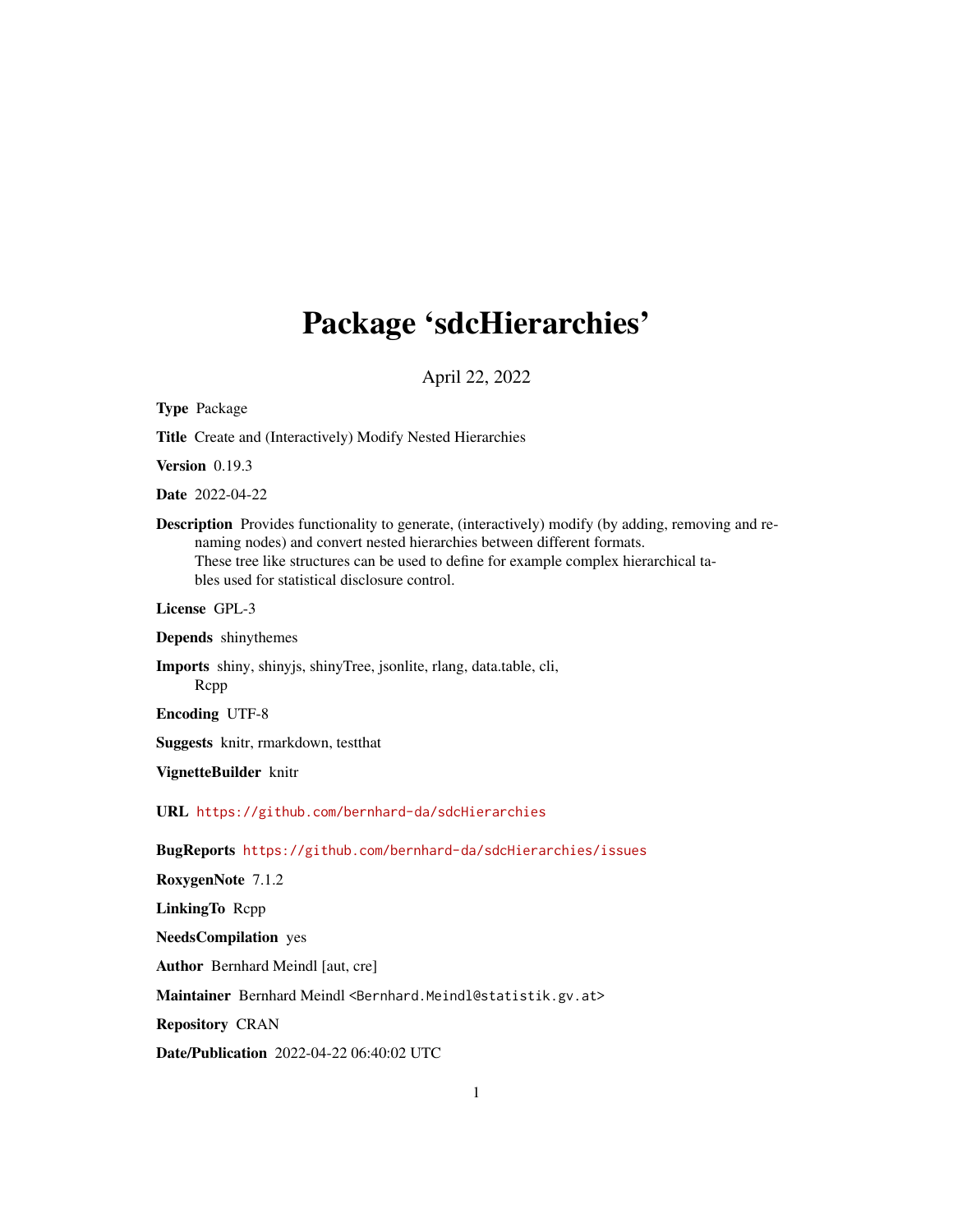# <span id="page-1-0"></span>R topics documented:

|       | -3             |
|-------|----------------|
|       | $\overline{4}$ |
|       | $\overline{4}$ |
|       |                |
|       |                |
|       |                |
|       |                |
|       |                |
|       |                |
|       |                |
|       |                |
|       |                |
|       |                |
|       |                |
|       |                |
|       |                |
| Index | 20             |

<span id="page-1-1"></span>

hier\_add *Add nodes to an existing hierarchy*

# Description

This function allows to add nodes (levels) to an existing nested hierarchy.

# Usage

hier\_add(tree, root, nodes)

# Arguments

| tree  | a (nested) hierarchy created using hier_create() or modified using hier_add(),<br>hier_delete() or hier_rename(). |
|-------|-------------------------------------------------------------------------------------------------------------------|
| root  | (character) a name of an existing node in the hierarchy                                                           |
| nodes | (character) names of new nodes that should be added below "root"                                                  |

```
h <- hier_create(root = "Total", nodes = LETTERS[1:3])
h <- hier_add(h, root = "A", nodes = c("a1", "a5"))hier_display(h)
```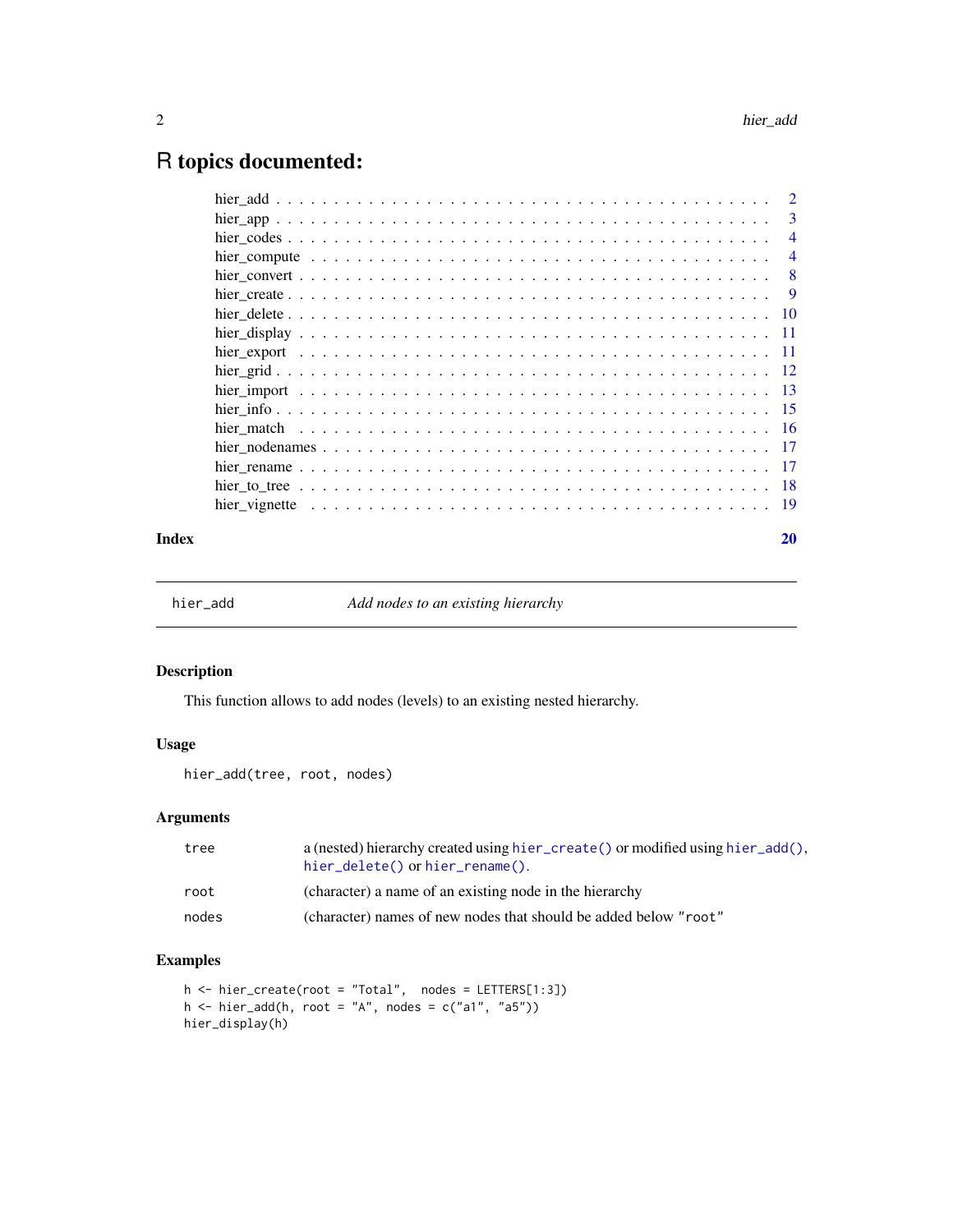<span id="page-2-0"></span>

This function starts the interactive shiny-app to (optionally) create and/or modify a nested hierarchy. It is possible to supply a character vector from which the hierarchy can be interactively built. Once this has been done, it is possible to modify and export the resulting hierarchy.

# Usage

hier\_app( $x = hier_ccreate()$ , ...)

# Arguments

| $\mathsf{X}$ | a character vector containing nested levels or an object generated with hier_create()                         |
|--------------|---------------------------------------------------------------------------------------------------------------|
| $\cdots$     | arguments (e.g host) that are passed through $\text{shiny}$ : runApp() when starting<br>the shiny application |

# Details

Another option is to supply an already existing hierarchy object. In this case, it is possible to modify the existing object in the app.

# Value

The app can return a hierarchy object (either a data.frame or a tree-based object)

#### Examples

```
## Not run:
# start with an empty hierarchy
res <- hier_app()
# start with a character vector that is used to
build the hierarchy
codes <- c("11", "12", "21", "22", "23", "31", "32")
res <- hier_app(codes); print(res)
```
## End(Not run)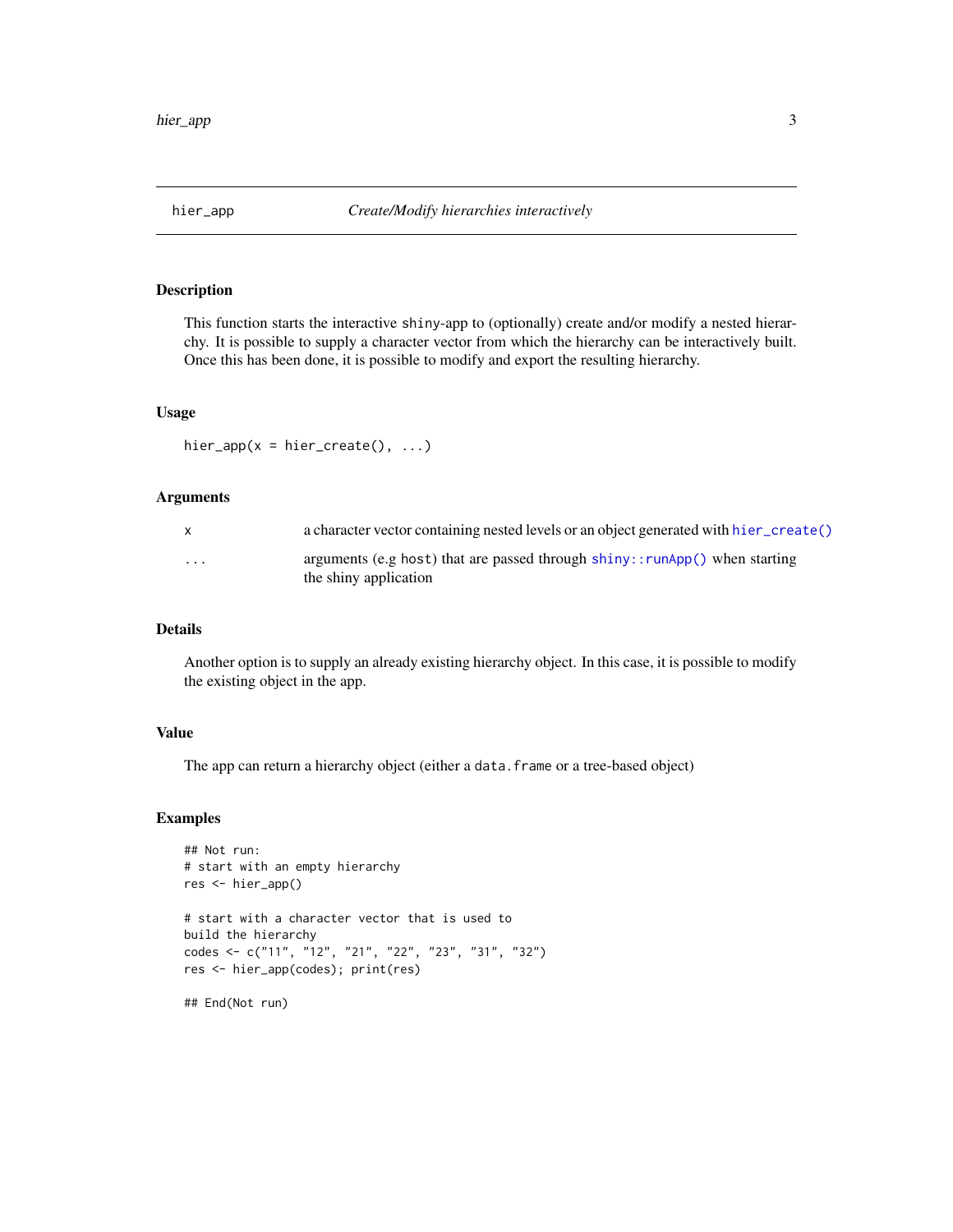<span id="page-3-1"></span><span id="page-3-0"></span>hier\_codes *Default-Codes*

# Description

[hier\\_codes\(\)](#page-3-1) returns the standardized codes for the nodes of a tree.

#### Usage

hier\_codes(tree)

#### **Arguments**

tree a (nested) hierarchy created using [hier\\_create\(\)](#page-8-1) or modified using [hier\\_add\(\)](#page-1-1), [hier\\_delete\(\)](#page-9-1) or [hier\\_rename\(\)](#page-16-1).

#### Value

a named character vector with names being the node-names and the values the standardized codes

#### Examples

```
h \leq -hier\_create(root = "Total", nodes = LETTERs[1:3])h \le - \text{hier\_add}(h, \text{root} = "A", \text{nodes} = c("a1", "a5"))hier_codes(h)
```
<span id="page-3-2"></span>hier\_compute *Compute a nested hierarchy*

#### Description

This function allows to compute a nested hierarchy from an character vector or a (named) list.

#### Usage

```
hier_compute(inp, dim_spec = NULL, root = NULL, method = "len", as = "network")
```
# Arguments

inp a character vector (for methods "len" and "endpos" containing codes of a hierarchical variables or a list for method list. In the latter case, the input is expected to be a named list where each list-element contains the codes belonging to the node that has the name of this specific list element. In the examples below, the required input formats are further explained.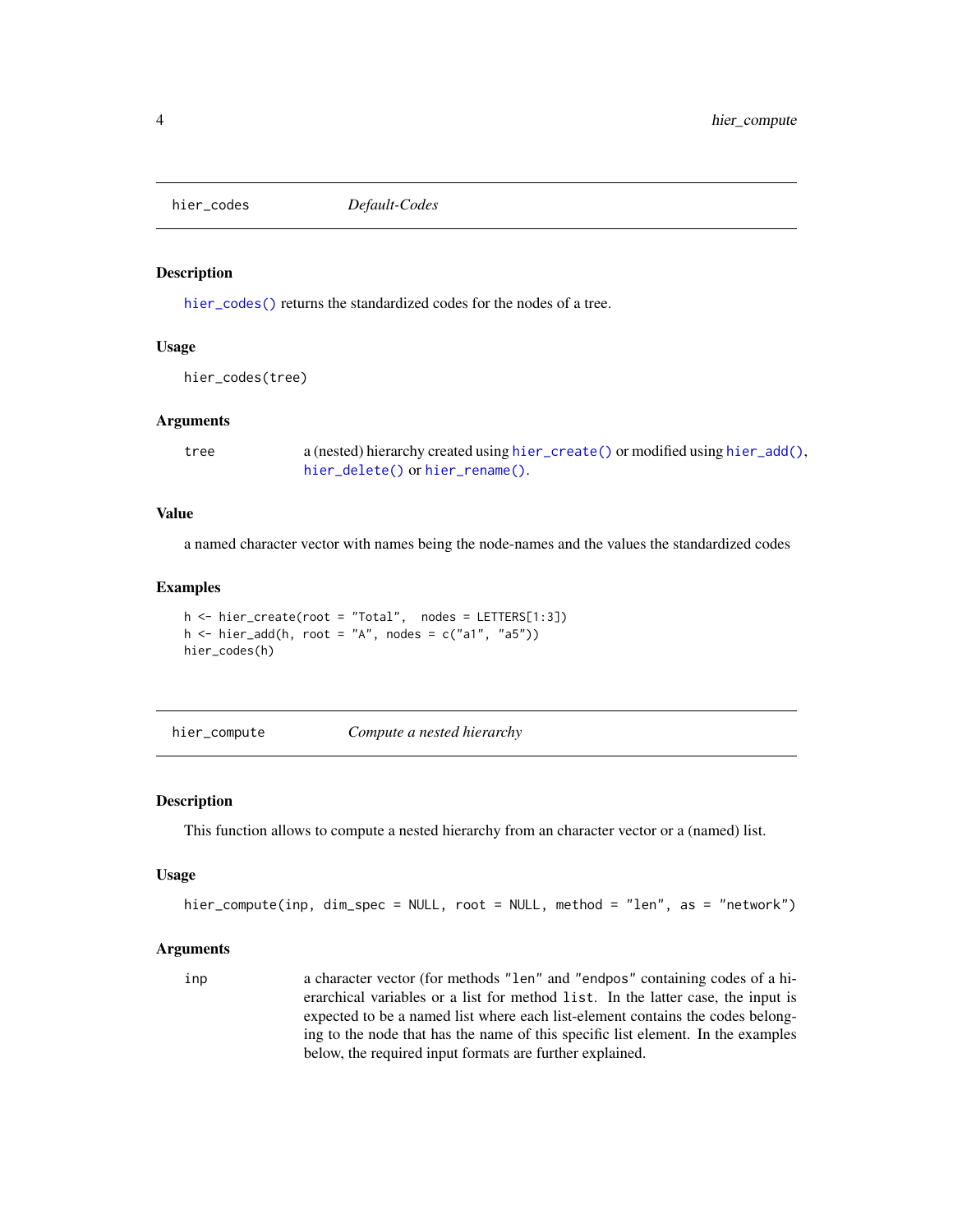<span id="page-4-0"></span>

| dim_spec | an (integerish) vector containing either the length (in terms of characters) for<br>each level or the end-positions of these levels. In the latter-case, one needs to set<br>argument method to "endpos". This argument is ignored in case the hierarchy<br>should be created from a named list. |
|----------|--------------------------------------------------------------------------------------------------------------------------------------------------------------------------------------------------------------------------------------------------------------------------------------------------|
| root     | NULL or a scalar characer specifying the name of the overall total in case it is not<br>encoded at the first positions of dim.                                                                                                                                                                   |
| method   | either "len" (the default) or "endpos"                                                                                                                                                                                                                                                           |
|          | • "len": the number of characters for each of the levels needs to be specified<br>• "endpos": the end-positions for each levels need to be fixed<br>• "list": the end-positions for each levels need to be fixed                                                                                 |
| as       | (character) specifies the type of the return object. Possible choices are:                                                                                                                                                                                                                       |
|          | • "network": the default; a data.table as network. The table consists of<br>two columns where the "root" column defines the name of parent node to<br>the label in the "leaf" column.                                                                                                            |
|          | • "df": a data.frame in "@; label"-format.                                                                                                                                                                                                                                                       |
|          | . "dt": a data.table in "@; label"-format.                                                                                                                                                                                                                                                       |
|          | • "code": returns the R-code that is required to build the tree                                                                                                                                                                                                                                  |
|          | • "sdc": the tree is structured as a list                                                                                                                                                                                                                                                        |
|          | • "argus": suitable input for hier_export() to write "hrc"-files for tau<br>argus.                                                                                                                                                                                                               |
|          | • "json": a character-vector encoded as json-string.                                                                                                                                                                                                                                             |

#### Value

a hierarchical data structure depending on choice of argument as

# Examples

```
## Example Regional Codes (NUTS)
# digits 1-2 (len=2, endpos=2) --> level 1
# digit 3 (len=1, endpos=3) --> level 2
# digits 4-5 (len=2, endpos=5) -> level 3
# all strings have equal length but total is not encoded in these values
geo_m <- c(
  "01051", "01053", "01054", "01055",
  "01056", "01057", "01058", "01059", "01060",
  "01061", "01062",
 "02000",
  "03151", "03152", "03153", "03154", "03155", "03156", "03157", "03158",
  "03251", "03252", "03254", "03255", "03256", "03257",
  "03351", "03352", "03353", "03354", "03355",
  "03356", "03357", "03358", "03359",
  "03360", "03361",
  "03451", "03452", "03453", "03454", "03455", "03456",
  "10155")
```
a <- hier\_compute(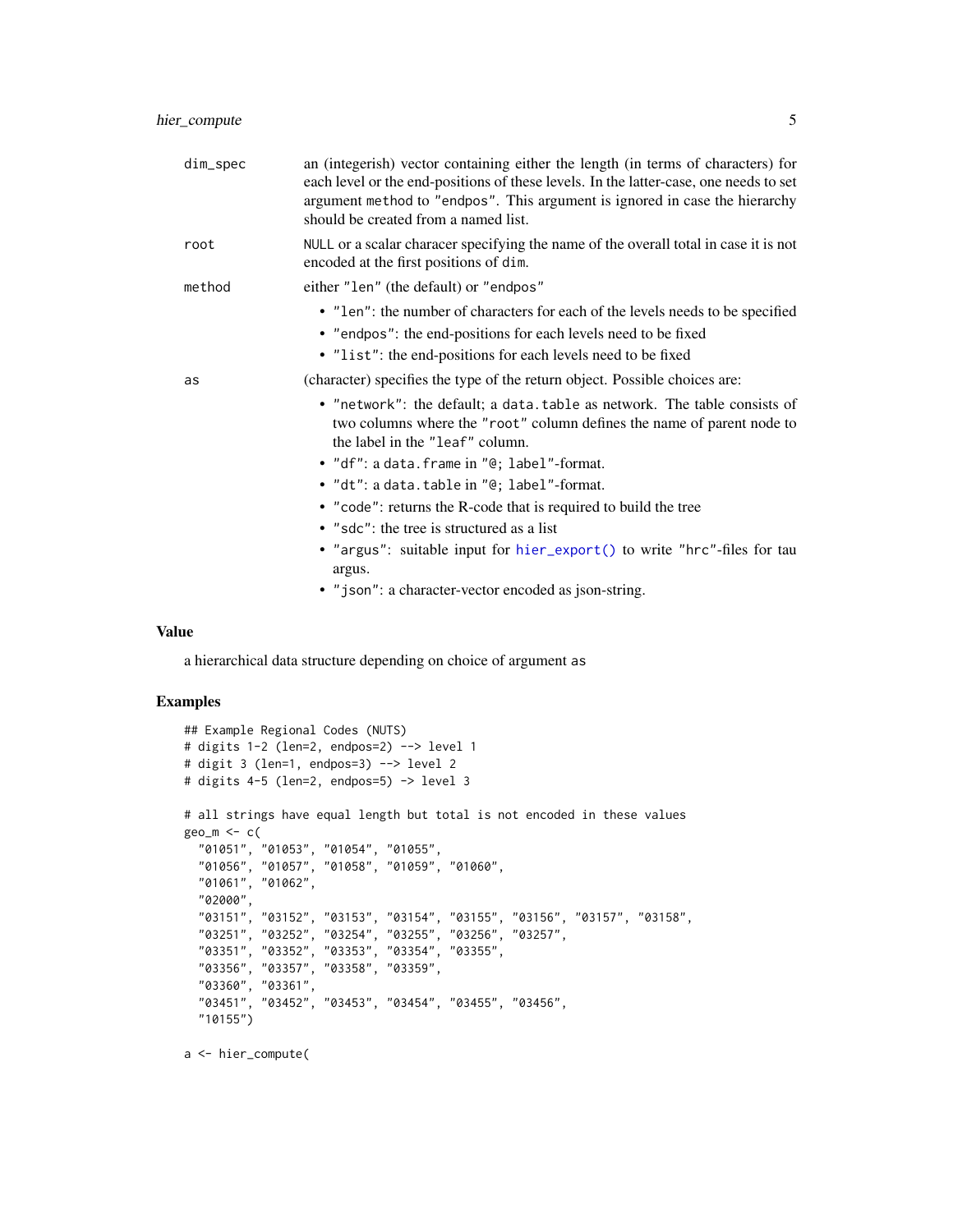```
inp = geo_m,dim\_spec = c(2, 3, 5),root = "Tot",
 method = "endpos"
)
b <- hier_compute(
 inp = geo_m,dim\_spec = c(2, 1, 2),root = "Tot",method = "len"
\mathcal{L}identical(
  hier_convert(a, as = "df"),
  hier_convert(b, as = "df")
)
# total is contained in the first 3 positions of the input values
# --> we need to set name of the overall total (argument "root")
# to NULL (the default)
geo_m_with_tot <- paste0("Tot", geo_m)
a <- hier_compute(
  inp = geo_m_with_tot,
  dim\_spec = c(3, 2, 1, 2),method = "len"
\lambdab <- hier_compute(
  inp = geo_m_with_tot,
  dim\_spec = c(3, 5, 6, 8),method = "endpos"
)
identical(a, b)
# example where inputs have unequal length
# the overall total is not included in input vector
yae_h \leq c(
  "1.1.1.", "1.1.2.",
  "1.2.1.", "1.2.2.", "1.2.3.", "1.2.4.", "1.2.5.", "1.3.1.",
  "1.3.2.", "1.3.3.", "1.3.4.", "1.3.5.",
  "1.4.1.", "1.4.2.", "1.4.3.", "1.4.4.", "1.4.5.",
  "1.5.", "1.6.", "1.7.", "1.8.", "1.9.", "2.", "3.")
a <- hier_compute(
  inp = yae_h,
  dim\_spec = c(2, 4, 6),root = "Tot",method = "endpos"
)
b <- hier_compute(
  inp = yae_h,dim\_spec = c(2, 2, 2),root = "Tot",method = "len"
\mathcal{L}
```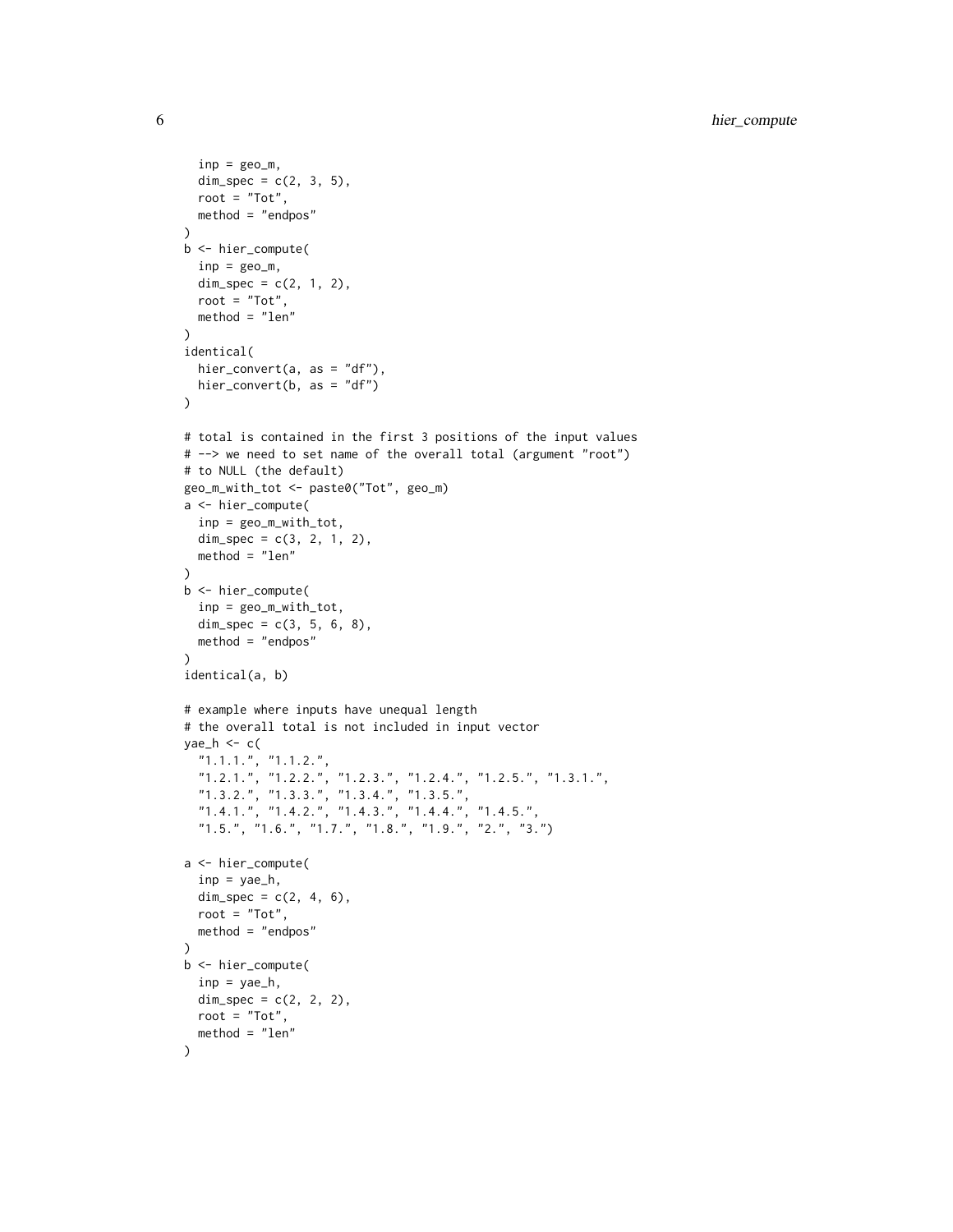# hier\_compute 7

```
identical(
  hier_convert(a, as = "df"),
  hier_convert(b, as = "df")
\lambda# Same example, but overall total is contained in the first 3 positions
# of the input values --> argument "root" needs to be
# set to NULL (the default)
yae_h_with_tot <- paste0("Tot", yae_h)
a <- hier_compute(
  inp = yae_h_with_tot,
  dim_spec = c(3, 2, 2, 2),
 method = "len",
)
b <- hier_compute(
  inp = yae_h_with_tot,
  dim_spec = c(3, 5, 7, 9),
 method = "endpos"
\lambdaidentical(a, b)
# An example using a list as input (same as above)
# Hierarchy: digits 1-2 (nuts1), digit 3 (nut2), digits 4-5 (nuts3)
# The order of the list-elements is not important but the
# names of input-list correspond to (subtotal/level) names
geo_l1 < -list()
geo_ll[["Total"]] <- c("01", "02", "03", "10")
geo_ll[["010"]] <- c(
  "01051", "01053", "01054", "01055",
  "01056", "01057", "01058", "01059",
  "01060", "01061", "01062"
\lambdageo_ll[["031"]] <- c(
  "03151", "03152", "03153", "03154",
  "03155", "03156", "03157", "03158"
\lambdageo_ll[["032"]] <- c(
  "03251", "03252", "03254",
  "03255", "03256", "03257"
)
geo_ll[["033"]] <- c(
  "03351", "03352", "03353", "03354", "03355",
  "03356", "03357", "03358", "03359",
  "03360", "03361"
\lambdageo_ll[["034"]] <- c(
  "03451", "03452", "03453",
  "03454", "03455","03456"
\lambdageo_ll[["01"]] <- "010"<br>geo_ll[["02"]] <- "020"
geo_ll[["02"]]
geo_ll[["020"]] <- "02000"
geo_ll[["03"]] <- c("031", "032", "033", "034")
```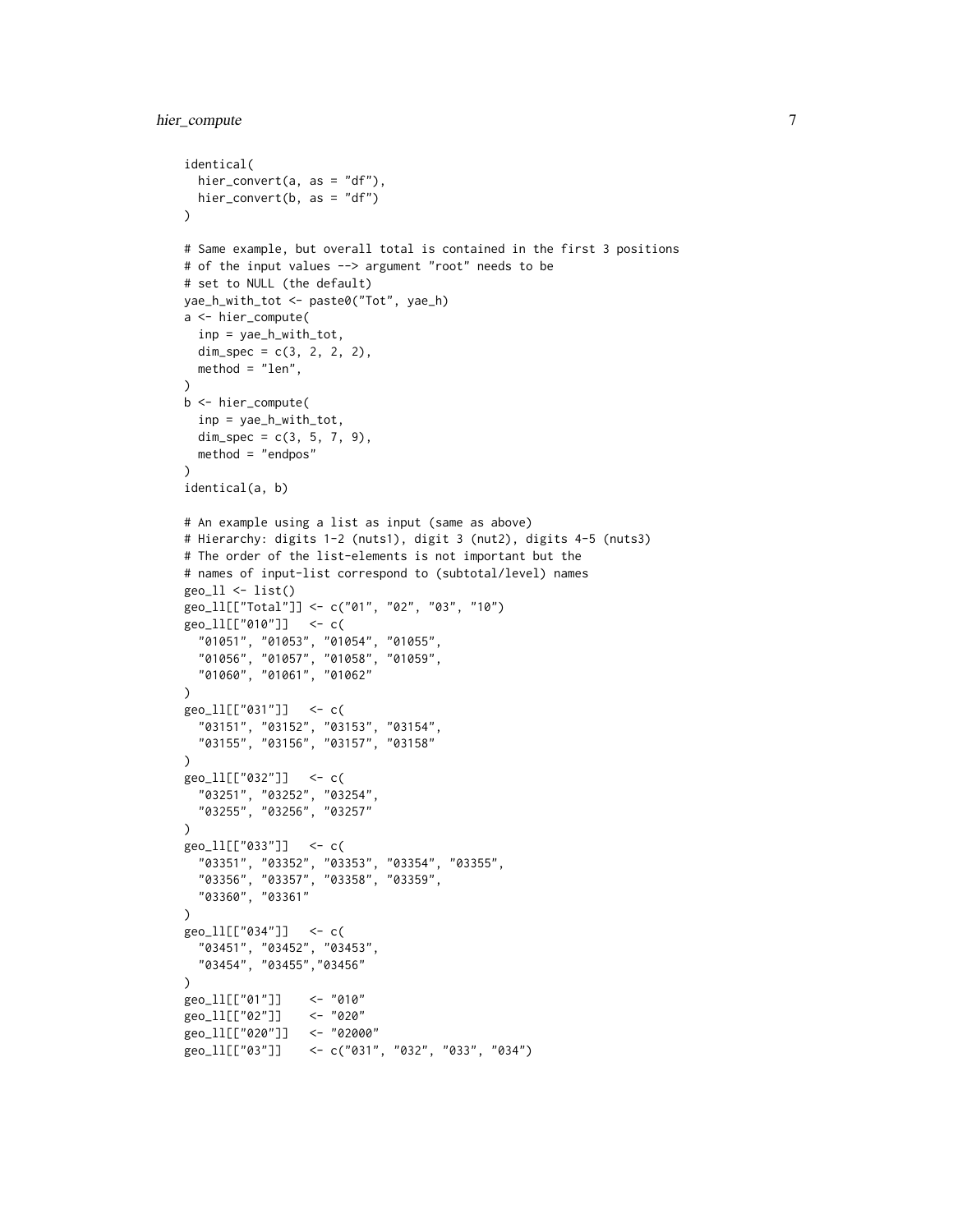```
geo_ll[["10"]] <- "101"
geo_ll[["101"]] <- "10155"
d <- hier_compute(
 inp = geo_11,root = "Total",
  method = "list"
); d
## Reproduce example from above with input defined as named list
yae_l1 < - list()
yae_ll[["Total"]] <- c("1.", "2.", "3.")
yae_ll[["1."]] <- paste0("1.", 1:9, ".")
yae_ll[["1.1."]] <- paste0("1.1.", 1:2, ".")
yae_ll[["1.2."]] <- paste0("1.2.", 1:5, ".")
yae_ll[["1.3."]] <- paste0("1.3.", 1:5, ".")
yae_ll[["1.4."]] <- paste0("1.4.", 1:6, ".")
# return result as data.frame
d <- hier_compute(
 inp = yae_11,root = "Total",
 method = "list",
 as = "df"); d
```
<span id="page-7-1"></span>hier\_convert *Converts hierarchies into different formats*

#### Description

This functions allows to convert nested hierarchies into other data structures.

#### Usage

```
hier_convert(tree, as = "df")
```
# Arguments

| tree | a (nested) hierarchy created using hier_create() or modified using hier_add(),<br>hier_delete() or hier_rename().                                                                                                                                                                                               |
|------|-----------------------------------------------------------------------------------------------------------------------------------------------------------------------------------------------------------------------------------------------------------------------------------------------------------------|
| as   | (character) specifying the export format. Possible choices are:                                                                                                                                                                                                                                                 |
|      | • "df": a data. frame with two columns. The first columns contains a string<br>containing as many $\&$ as the level of the node in the string (e.g $\&$ corresponds<br>to the overall total while $\Theta$ would be all codes contributing to the total. The<br>second column contains the names of the levels. |
|      | • "dt": like the df-version but this result is converted to a data. table                                                                                                                                                                                                                                       |
|      | • "argus": used to create hrc-files suitable for tau-argus                                                                                                                                                                                                                                                      |
|      |                                                                                                                                                                                                                                                                                                                 |

<span id="page-7-0"></span>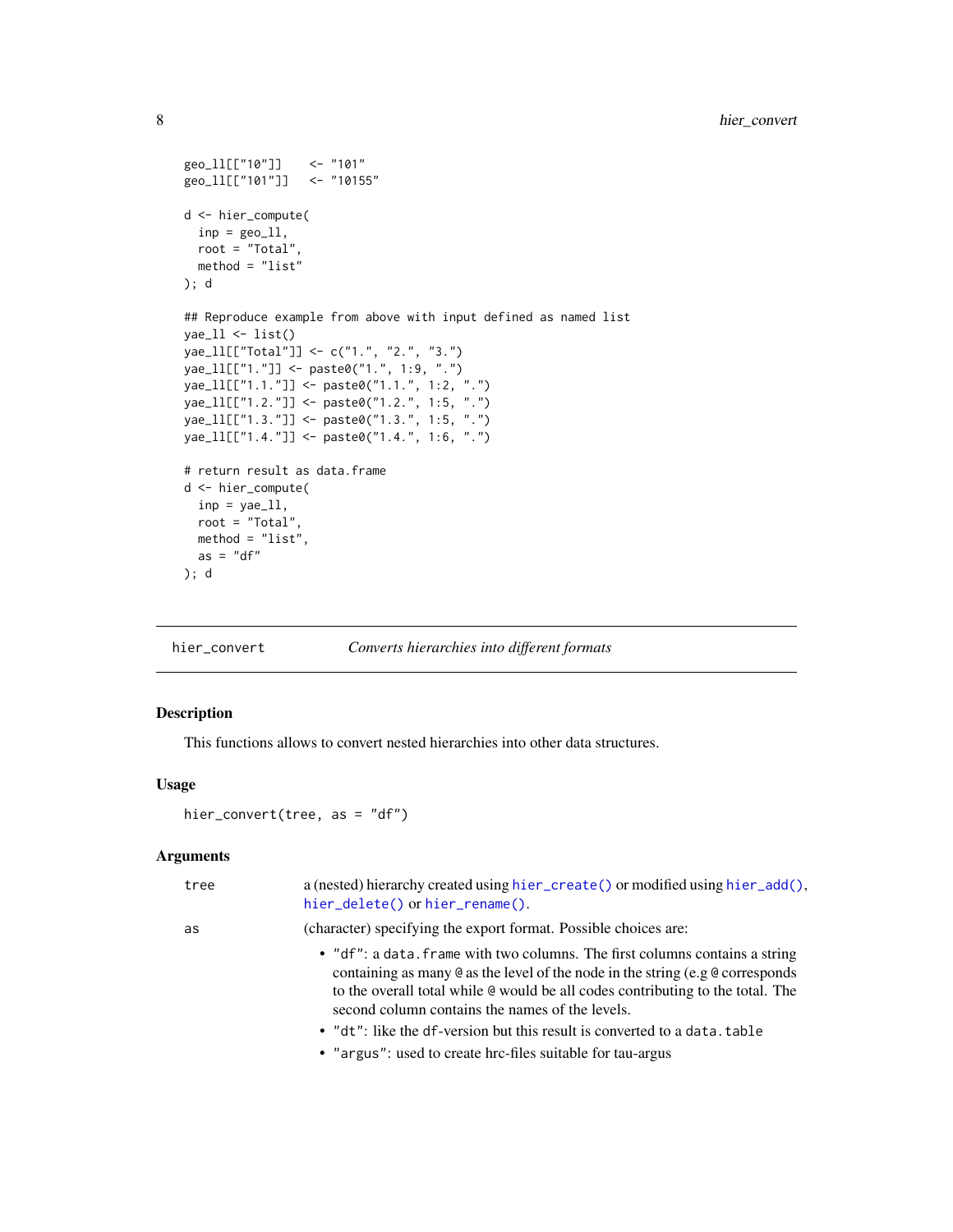# <span id="page-8-0"></span>hier\_create 9

- "json": json format suitable e.g. as input for the shinyTree package.
- "code": code required to generate the hierarchy
- "sdc": a list which is a suitable input for sdcTable

#### Examples

```
h <- hier_create(root = "Total", nodes = LETTERS[1:2])
h \le - hier_add(h, root = "A", nodes = c("a1", "a2"))
h \le - hier_add(h, root = "B", nodes = c("b1", "b2"))
h <- hier_add(h, root = "b1", nodes = "b1a")
hier_display(h)
# required code to build the hierarchy
hier_convert(h, as = "code")
# data.frame
hier_convert(h, as = "df")
```
### <span id="page-8-1"></span>hier\_create *Create a hierarchy*

# Description

This functions allows to generate a hierarchical data structure that can be used in other packages such as [cellKey](https://github.com/sdcTools/cellKey) or [sdcTable](https://github.com/sdcTools/sdcTable).

# Usage

hier\_create(root = "Total", nodes = NULL)

#### Arguments

| root  | (character) name of the overall total               |
|-------|-----------------------------------------------------|
| nodes | (character) name of leaves (nodes) in the hierarchy |

# Value

a (nested) sdc hierarchy tree

# See Also

hier\_add hier\_delete hier\_rename hier\_export hier\_convert hier\_app hier\_info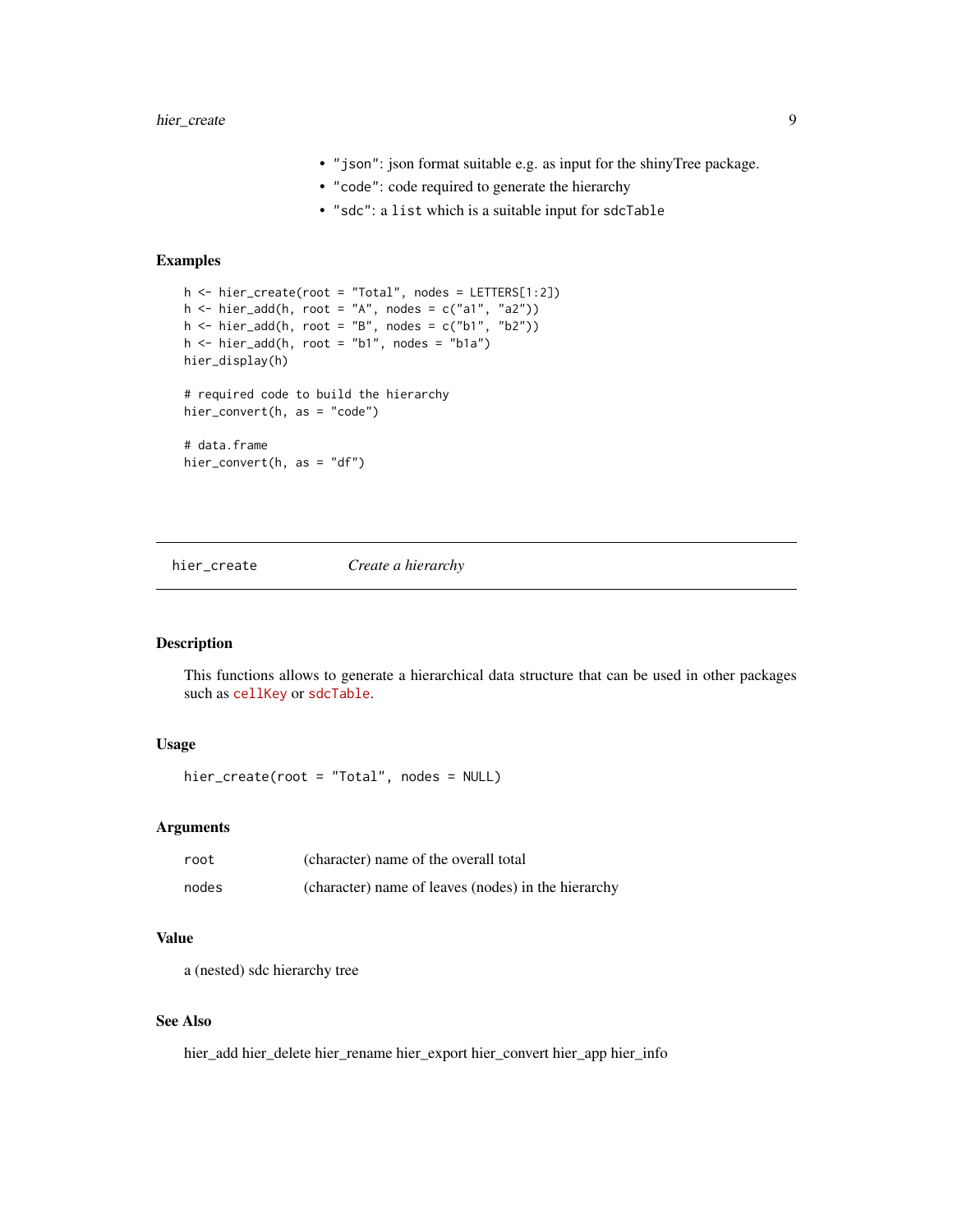# Examples

```
# without nodes
h \leftarrow hier\_create(root = "tot")hier_display(h)
# with nodes
h <- hier_create(root = "tot", nodes = LETTERS[1:5])
hier_display(h)
```
#### <span id="page-9-1"></span>hier\_delete *Delete nodes from an existing hierarchy*

# Description

This function allows to delete nodes (levels) from an existing nested hierarchy.

#### Usage

hier\_delete(tree, nodes)

# Arguments

| tree  | a (nested) hierarchy created using hier_create() or modified using hier_add(),<br>$hier$ delete() or $hier$ rename(). |
|-------|-----------------------------------------------------------------------------------------------------------------------|
| nodes | character vector of nodes that should be deleted                                                                      |

```
h <- hier_create(root = "Total", nodes = LETTERS[1:2])
h <- hier_add(h, root = "A", nodes = c("a1", "a2"))h \leq - \text{hier\_add}(h, \text{root} = "B", \text{nodes} = c("b1", "b2"))h \le - \text{hier\_add}(h, \text{root} = "b1", \text{nodes} = "b1a")hier_display(h)
h \le -\text{ hier\_delete}(h, \text{ nodes} = c("a1", "b1a"))hier_display(h)
```
<span id="page-9-0"></span>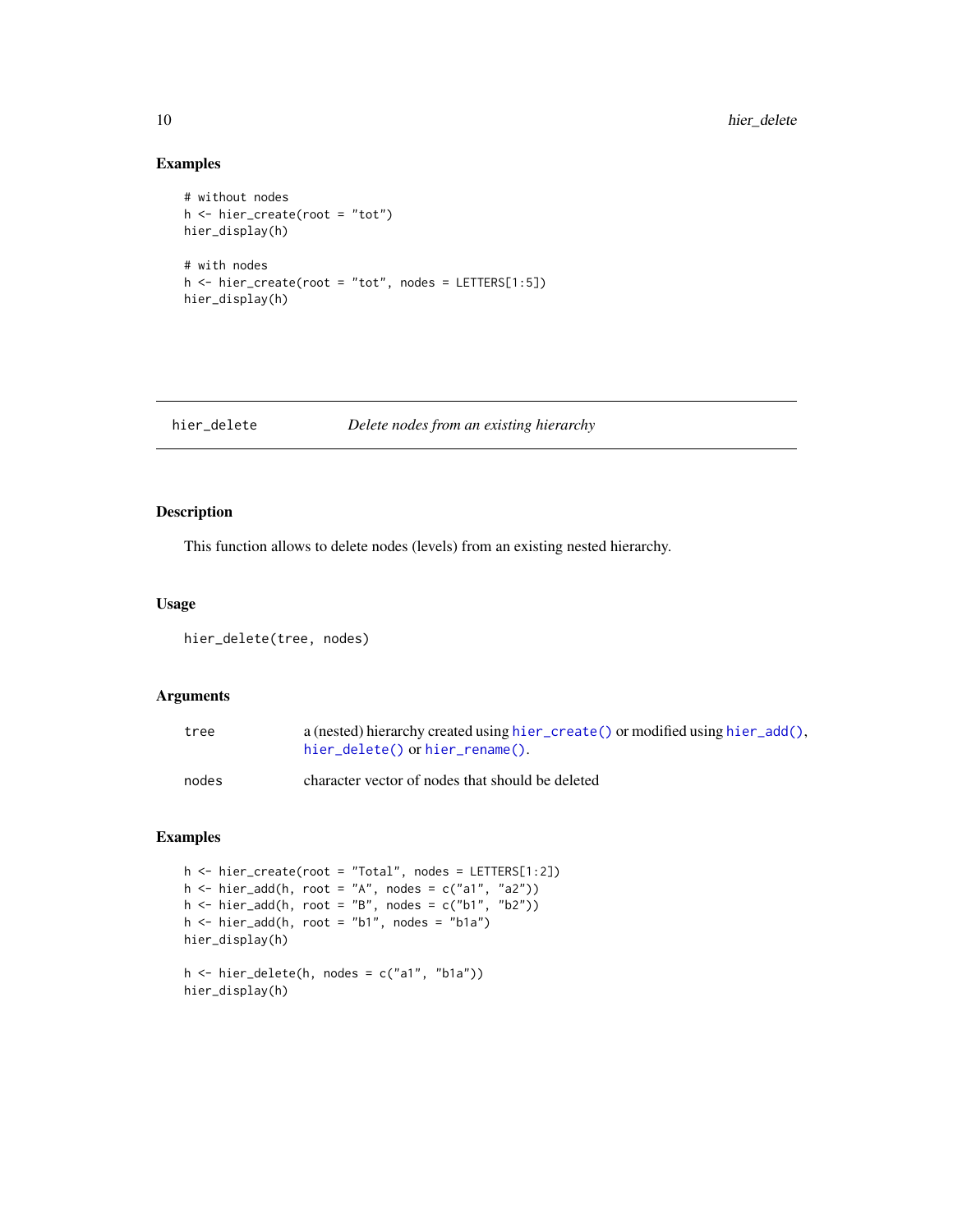<span id="page-10-0"></span>

This function shows the entire hierarchy in a nice way.

# Usage

hier\_display(x, root = NULL)

# Arguments

| $\mathsf{x}$ | a hierarchy object, either directly generated and modified using hier_create(),<br>hier_add(), hier_delete() and/or hier_rename() or objects converted us-<br>$ing hierconvert()$ |
|--------------|-----------------------------------------------------------------------------------------------------------------------------------------------------------------------------------|
| root         | NULL if the entire tree should be printed or a name of a node which is used as<br>temporary root-node for printing                                                                |

# Value

NULL; the tree is printed to the prompt

# Examples

```
h <- hier_create(root = "Total", nodes = LETTERS[1:2])
h \le hier_add(h, root = "A", nodes = c("a1", "a2"))
# display the entire tree
hier_display(h)
# display only a subtree
hier_display(h, root = "A")
```
<span id="page-10-1"></span>hier\_export *Export a hierarchy into a file*

# Description

This function allows to write nested hierarchies into files on your disk.

# Usage

```
hier_export(tree, as = "df", path, verbose = FALSE)
```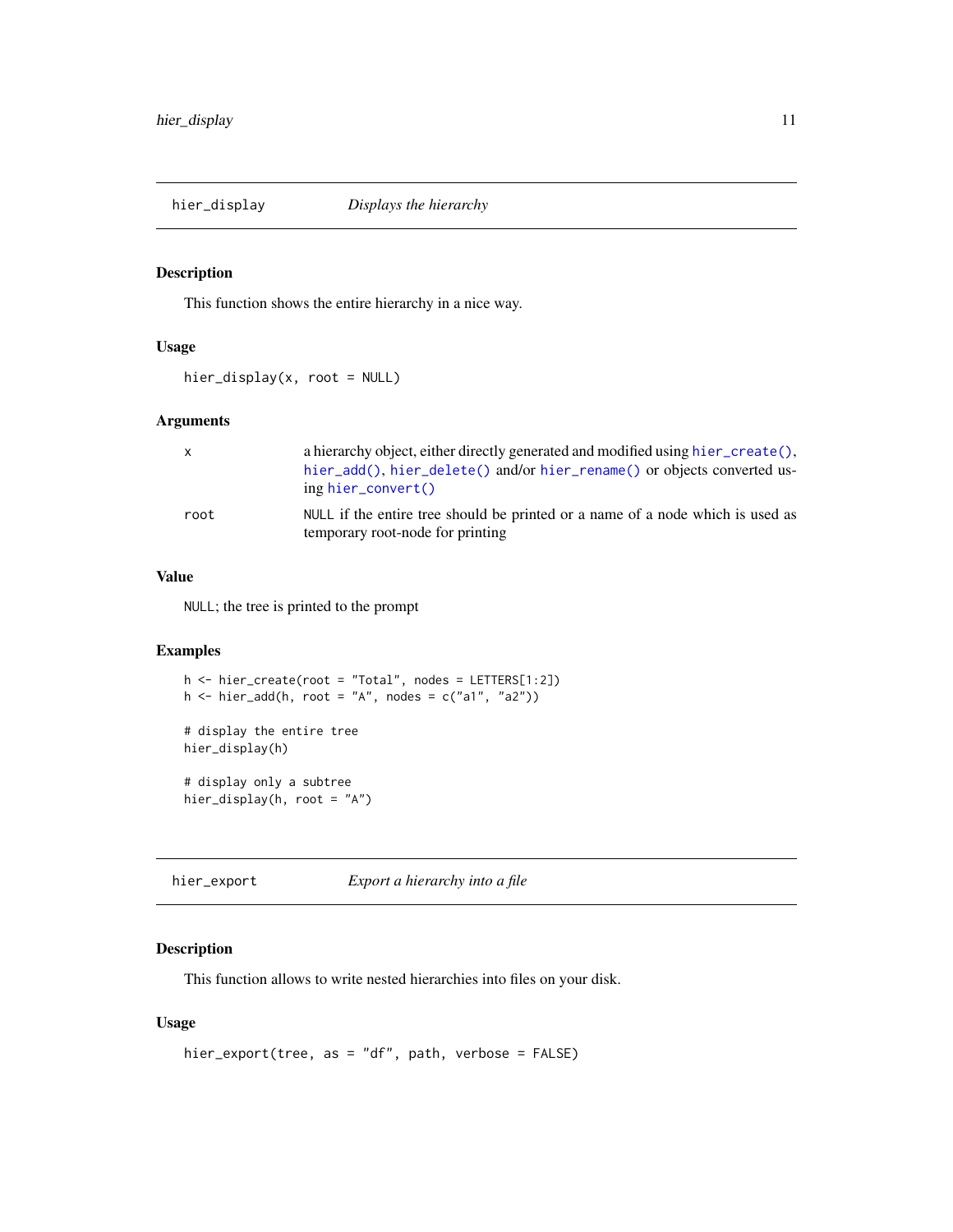#### <span id="page-11-0"></span>Arguments

| tree    | a (nested) hierarchy created using hier_create() or modified using hier_add(),<br>hier_delete() or hier_rename().                                                                                                                                                                                        |
|---------|----------------------------------------------------------------------------------------------------------------------------------------------------------------------------------------------------------------------------------------------------------------------------------------------------------|
| as      | (character) specifying the export format. Possible choices are:                                                                                                                                                                                                                                          |
|         | • "df": a data. frame with two columns. The first columns contains a string<br>containing as many $\&$ as the level of the node in the string (e.g $\&$ corresponds<br>to the overall total while @ would be all codes contributing to the total. The<br>second column contains the names of the levels. |
|         | • "dt": like the df-version but this result is converted to a data.table                                                                                                                                                                                                                                 |
|         | • "argus": used to create hrc-files suitable for tau-argus                                                                                                                                                                                                                                               |
|         | • "json": json format suitable e.g. as input for the shiny Tree package.                                                                                                                                                                                                                                 |
|         | • "code": code required to generate the hierarchy                                                                                                                                                                                                                                                        |
|         | • "sdc": a list which is a suitable input for sdcTable                                                                                                                                                                                                                                                   |
| path    | (character) relative or absolute path where results should be written to                                                                                                                                                                                                                                 |
| verbose | (logical) additional results                                                                                                                                                                                                                                                                             |
|         |                                                                                                                                                                                                                                                                                                          |

# Examples

```
h <- hier_create(root = "Total", nodes = LETTERS[1:2])
h <- hier_add(h, root = "A", nodes = c("a1", "a2"))
h <- hier_add(h, root = "B", nodes = c("b1", "b2"))
h \le - \text{hier\_add}(h, \text{root} = "b1", \text{nodes} = "b1a")hier_display(h)
# export as input for tauArgus
hier_export(h, as = "argus", path = file.path(tempdir(), "h.hrc"))
```
hier\_grid *Compute a grid given different hierarchies*

# Description

This function returns a data.table containing all possible combinations of codes from at least one hierarchy object. This is useful to compute a *"complete"* table from several hierarchies.

#### Usage

hier\_grid(..., add\_dups = TRUE, add\_levs = FALSE, add\_default\_codes = FALSE)

#### Arguments

| .        | one or more hierarchy objects created with hier_create() or hier_compute()        |
|----------|-----------------------------------------------------------------------------------|
| add_dups | scalar logical defining if bogus codes (codes that are the only leaf contributing |
|          | to a parent that also has no siblings) should be included.                        |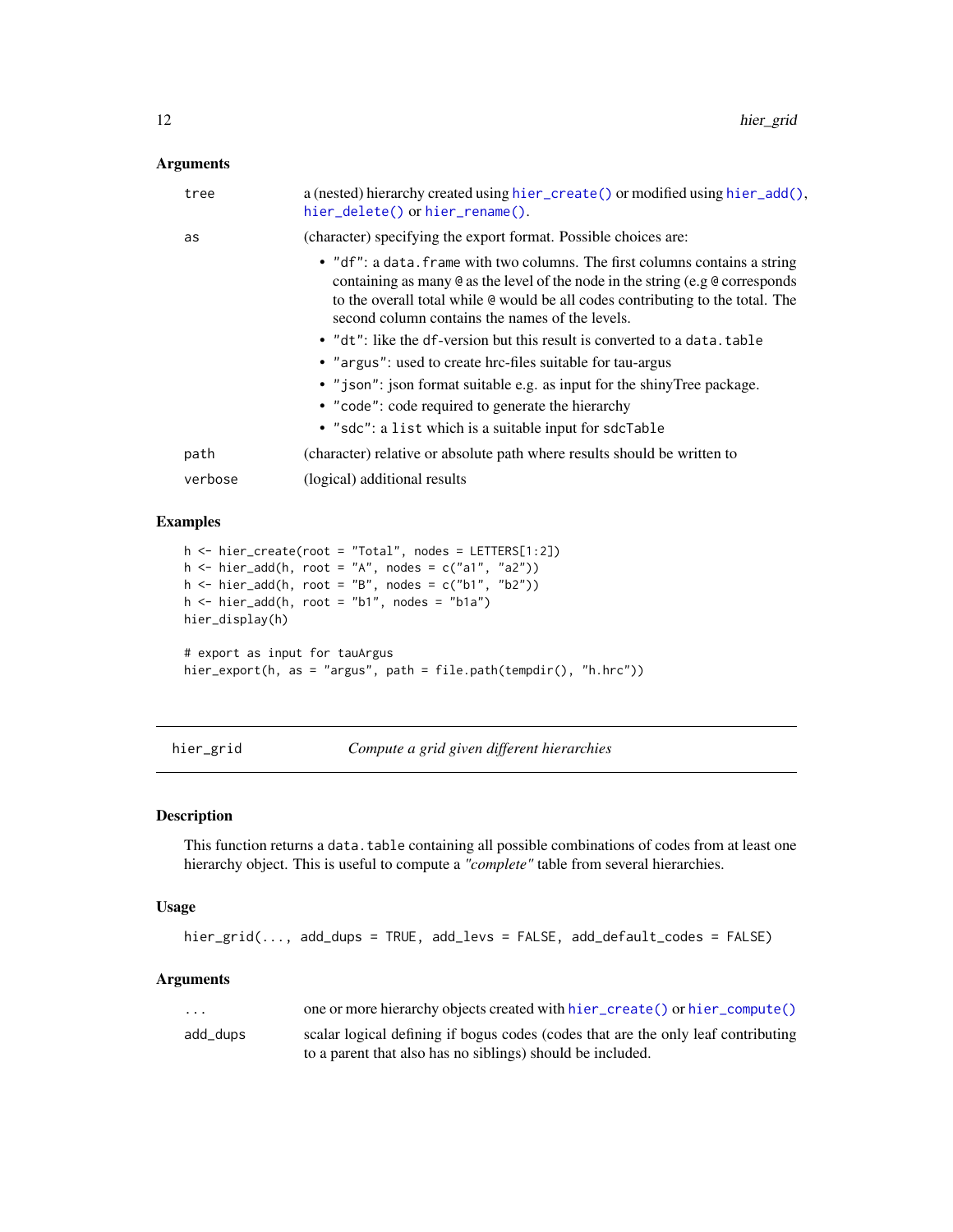# <span id="page-12-0"></span>hier\_import 13

add\_levs scalar logical defining if numerical levels for each codes should be appended to the output data.table.

add\_default\_codes

scalar logical definining if standardized level codes should be additionally returned

#### Value

a data.table featuring a column for each hierarchy object specified in argument .... These columns are labeled  $v\{n\}$ . If add\_levs is TRUE, for each hierarchy provided, an additional column labeled levs\_v{n} is appended to the output. Its values define the hierarchy level of the corresponding code given in  $v\{n\}$  in the same row. If add\_default\_codes is TRUE, for each hierarchy provided an additional column default\_v{n} is provided

# Examples

```
# define some hierarchies with some "duplicates" or "bogus" codes
h1 <- hier_create("Total", nodes = LETTERS[1:3])
h1 <- hier_add(h1, root = "A", node = "a1")
h1 <- hier_add(h1, root = "a1", node = "aa1")
h2 <- hier_create("Total", letters[1:5])
h2 \le - \text{hier\_add}(h2, \text{root} = "b", \text{node} = "b1")h2 <- hier_add(h2, root = "d", node = "d1")
# with all codes, also "bogus" codes
hier_grid(h1, h2)
# only the required codes to build the complete hierarchy (no bogus codes)
hier_grid(h1, h2, add_dups = FALSE)
# also contain columns specifying the hierarchy level
hier_grid(h1, h2, add_dups = FALSE, add_levs = TRUE)
```
hier\_import *Imports a nested data structure*

#### Description

This function creates a nested sdc hierarchy from various input structures.

#### Usage

```
hier_import(inp, from = "json", root = NULL)
```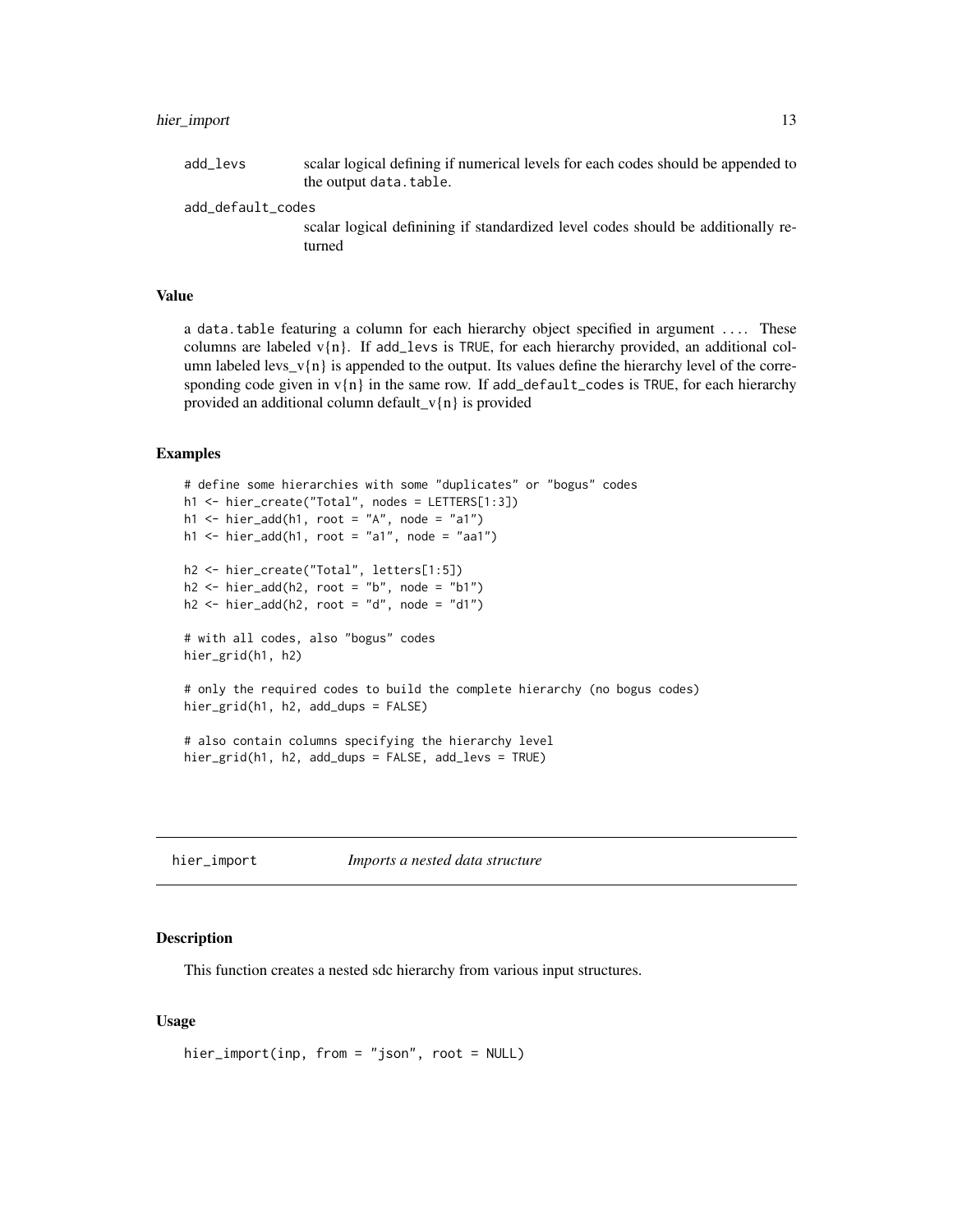# <span id="page-13-0"></span>Arguments

| from<br>(character) from which format should be imported. Possible choices are:<br>• "json": a json-encoded string as created using hier_convert() with ar-<br>gument as $=$ "json")<br>with argument $as = "df")$<br>with argument $as = "dt")$<br>• "argus": a json-encoded string as created using hier_convert() with ar-<br>gument as $=$ "argus")<br>• "code": a json-encoded string as created using hier_convert() with ar-<br>gument as $=$ "code")<br>• "hrc": text-files in tau-argus hrc-format<br>• "sdc": a json-encoded string as created using hier_convert() with argu-<br>ment as $=$ "sdc")<br>optional name of overall total<br>root | inp | an object that should be imported. Argument from specifies the input format.     |
|----------------------------------------------------------------------------------------------------------------------------------------------------------------------------------------------------------------------------------------------------------------------------------------------------------------------------------------------------------------------------------------------------------------------------------------------------------------------------------------------------------------------------------------------------------------------------------------------------------------------------------------------------------|-----|----------------------------------------------------------------------------------|
|                                                                                                                                                                                                                                                                                                                                                                                                                                                                                                                                                                                                                                                          |     |                                                                                  |
|                                                                                                                                                                                                                                                                                                                                                                                                                                                                                                                                                                                                                                                          |     |                                                                                  |
|                                                                                                                                                                                                                                                                                                                                                                                                                                                                                                                                                                                                                                                          |     | • "df": a data. frame in @; level-format or an input created with hier_convert() |
|                                                                                                                                                                                                                                                                                                                                                                                                                                                                                                                                                                                                                                                          |     | • "dt": a data. frame in @; level-format or an input created with hier_convert() |
|                                                                                                                                                                                                                                                                                                                                                                                                                                                                                                                                                                                                                                                          |     |                                                                                  |
|                                                                                                                                                                                                                                                                                                                                                                                                                                                                                                                                                                                                                                                          |     |                                                                                  |
|                                                                                                                                                                                                                                                                                                                                                                                                                                                                                                                                                                                                                                                          |     |                                                                                  |
|                                                                                                                                                                                                                                                                                                                                                                                                                                                                                                                                                                                                                                                          |     |                                                                                  |
|                                                                                                                                                                                                                                                                                                                                                                                                                                                                                                                                                                                                                                                          |     |                                                                                  |

### Value

a (nested) hierarchy

# See Also

[hier\\_to\\_tree\(\)](#page-17-1)

```
h <- hier_create(root = "Total", nodes = LETTERS[1:2])
h <- hier_add(h, root = "A", nodes = c("a1", "a2"))
h <- hier_add(h, root = "B", nodes = c("b1", "b2"))
h \leq -\text{hier\_add}(h, \text{root} = "b1", \text{nodes} = "b1a")hier_display(h)
df <- hier_convert(h, as = "df")
hier_display(df)
h2 <- hier_import(df, from = "df")
hier_display(h2)
```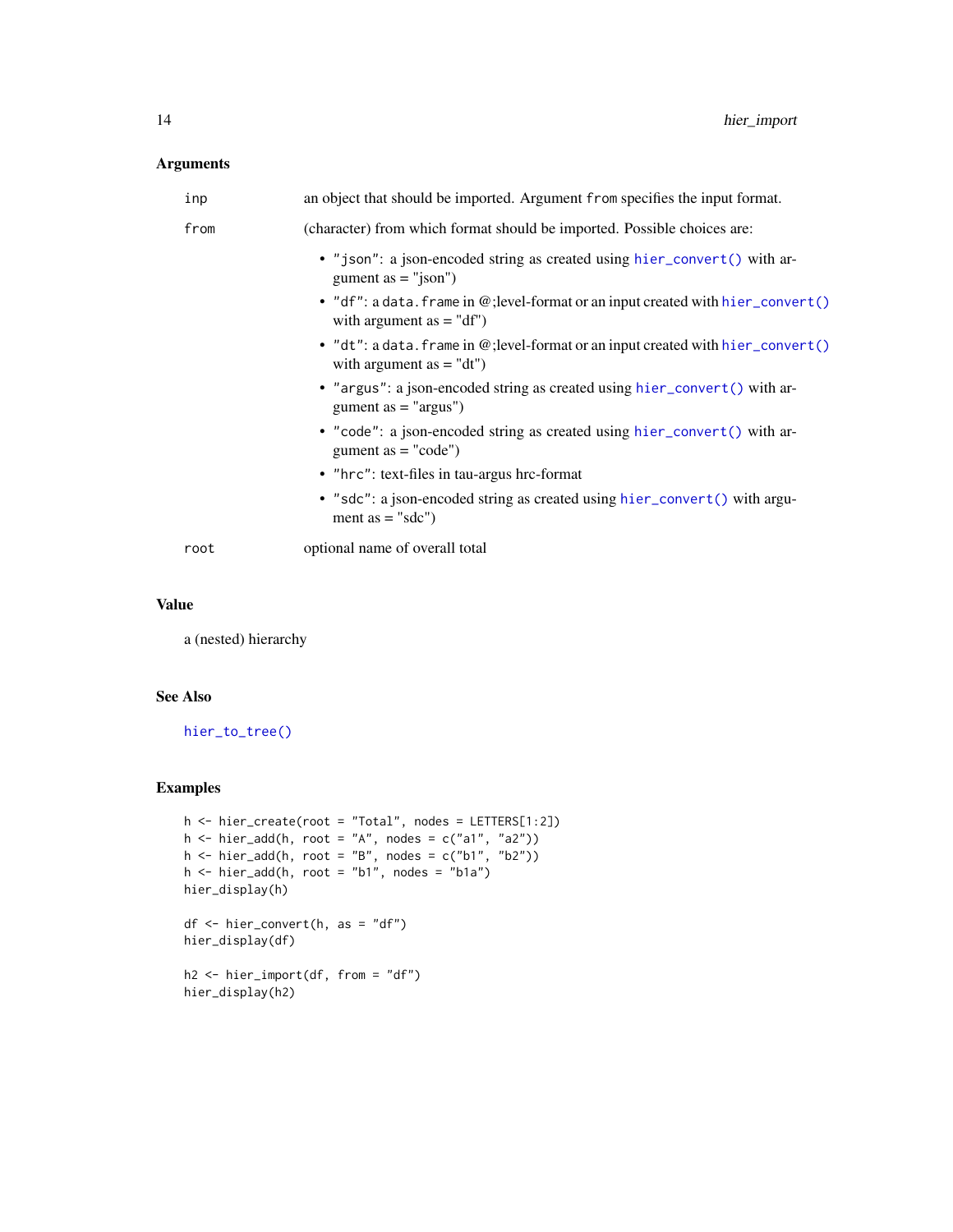<span id="page-14-1"></span><span id="page-14-0"></span>

[hier\\_info\(\)](#page-14-1) computes various information about hierarchy codes or the (nested) hierarchy.

# Usage

hier\_info(tree, nodes = NULL)

# Arguments

| tree  | a (nested) hierarchy created using hier_create() or modified using hier_add(), |
|-------|--------------------------------------------------------------------------------|
|       | $hier$ delete() or $hier$ rename().                                            |
| nodes | (character) names of new nodes that should be added below "root"               |

#### Value

a list with information about the required nodes. If nodes is NULL (the default), the information is computed for all available nodes of the hierarchy. The following properties are computed:

- exists: (logical) does the node exist
- name: (character) node name
- is\_rootnode: (logical) is the node the overall root of the tree?
- level: (numeric) what is the level of the node
- is\_leaf: (logical) is the node a leaf?
- siblings: (character) what are siblings of this node?
- contributing\_codes: (character) which codes are contributing to this node? If none (it is a leaf), NA is returned
- children: (character) the names of the children of the node. If it has none (it is a leaf), NA is returned
- is\_bogus: (logical) is it a bogus code (i. e the only children of a leaf?)

```
h \le - hier_create(root = "Total", nodes = LETTERS[1:3])
h \le hier_add(h, root = "A", nodes = c("a1", "a5"))
hier_display(h)
# about a specific node
hier_info(h, nodes = "a1")
# about all nodes
hier_info(h)
```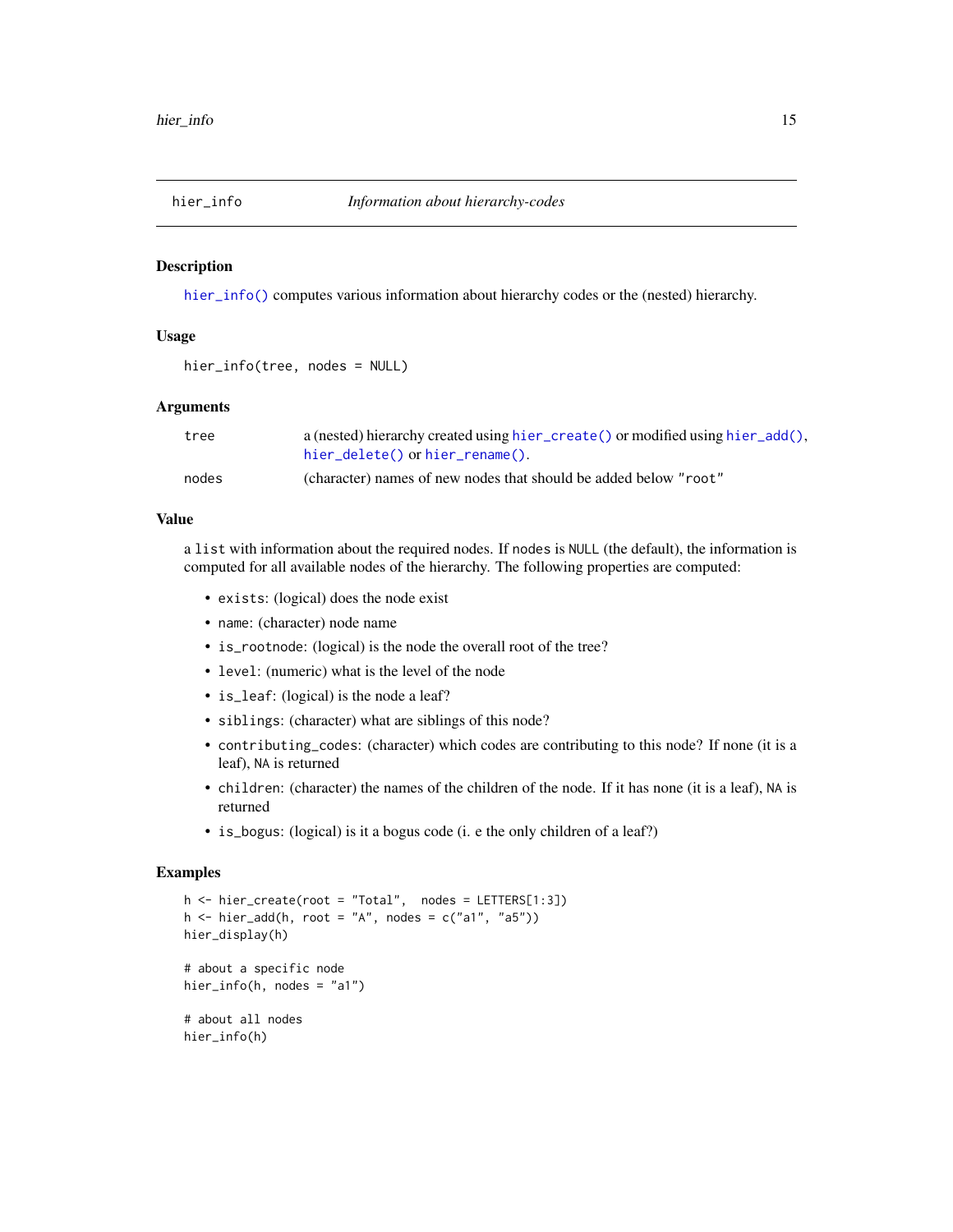<span id="page-15-0"></span>

This function returns a data.table that maps original and default codes.

# Usage

```
hier_match(tree, nodes = NULL, inputs = "orig")
```
# Arguments

| tree   | an input derived from $hier\_create()$ or $hier\_convert()$                                                                                            |
|--------|--------------------------------------------------------------------------------------------------------------------------------------------------------|
| nodes  | NULL or a character vector specifying either original node names or standardized<br>default codes. If NULL, the information is returned for all nodes. |
| inputs | (character) specifies what kind of node names are provided in argument nodes.<br>Allowed choices are:                                                  |
|        | • "orig": argument nodes refers to original node names                                                                                                 |
|        |                                                                                                                                                        |

#### • "default": argument nodes refers to standardized default codes

#### Value

a data.table with the following columns:

- "orig": the original node names
- '"default": the standardized names
- "is\_bogus": TRUE if the code is a "bogus" (duplicated) node.

```
h <- hier_create(root = "Tot", nodes = letters[1:5])
h \le - \text{hier\_add}(h, \text{root} = "a", \text{nodes} = "a0")h2 \leq -\text{hier\_convert}(\text{tree = h, as = "dt")}hier_match(tree = h, nodes = c("a", "b"), inputs = "orig")
hier_match(tree = h2, nodes = c("01", "02"), inputs = "default")
```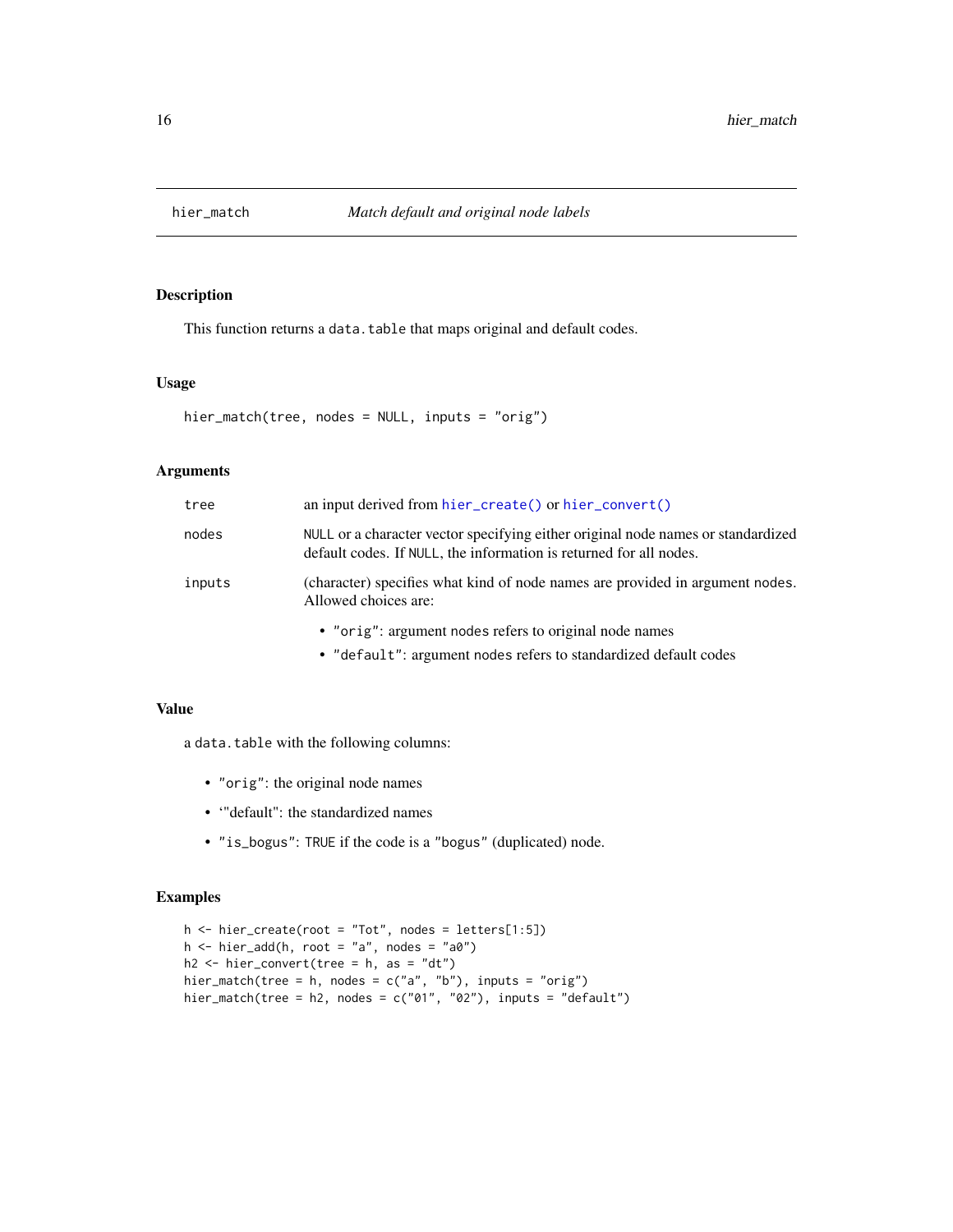<span id="page-16-0"></span>

This function allows to extract the all the names of the nodes including all (sub)-nodes and leaves in the given hierarchy.

# Usage

```
hier_nodenames(tree, root = NULL)
```
# Arguments

| tree | a (nested) hierarchy created using hier_create() or modified using hier_add(),<br>$hier$ delete() or $hier$ rename(). |
|------|-----------------------------------------------------------------------------------------------------------------------|
| root | (character) name of start node from which all lower level-names should be re-<br>turned                               |

# Examples

h <- hier\_create(root = "Total", nodes = LETTERS[1:3]) h  $\le$  hier\_add(h, root = "A", nodes = c("a1", "a5")) hier\_nodenames(h)

```
hier_rename Rename nodes in an existing hierarchy
```
### Description

This function allows to rename one or more node(s) (levels) in an existing nested hierarchy.

#### Usage

hier\_rename(tree, nodes)

# Arguments

| tree  | a (nested) hierarchy created using hier_create() or modified using hier_add(),<br>hier_delete() or hier_rename().                                   |
|-------|-----------------------------------------------------------------------------------------------------------------------------------------------------|
| nodes | (character) new names of nodes/levels that should be changed as a named vector:<br>names refer to old, existing names, the values to the new labels |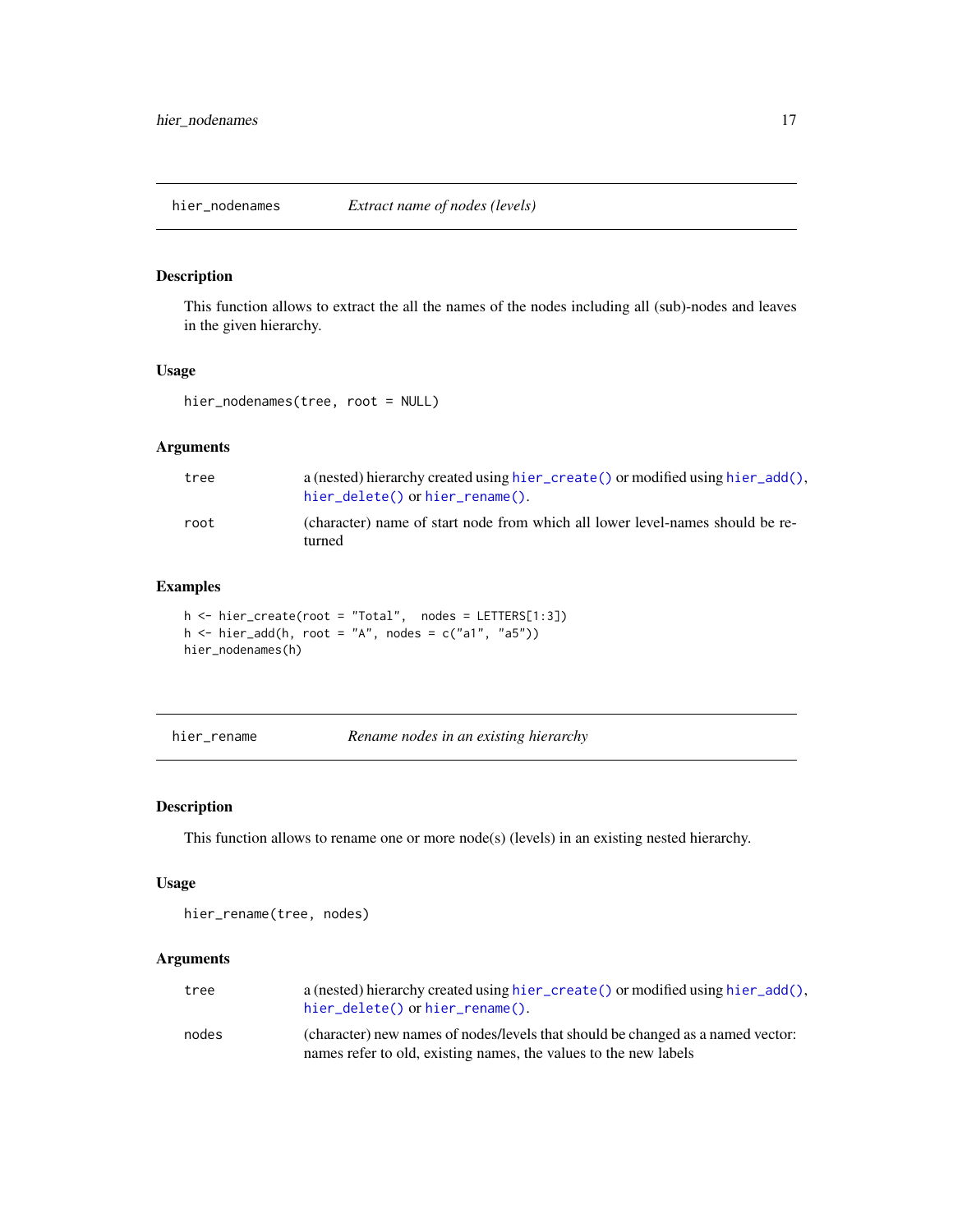#### Examples

```
h \le -\text{hier\_create(root = "Total", nodes = \text{LETTERS[1:3]}})h \le hier_add(h, root = "A", nodes = c("a1", "a5"))
hier_display(h)
h <- hier_rename(h, nodes = c("a1" = "x1", "A" = "X"))
hier_display(h)
```
<span id="page-17-1"></span>hier\_to\_tree *Convert a nested hierarchy into the default format*

#### Description

This function returns a tree in default format (as for example created using [hier\\_create\(\)](#page-8-1)) for objects created using [hier\\_convert\(\)](#page-7-1).

# Usage

hier\_to\_tree(inp)

#### Arguments

inp a nested tree object created using [hier\\_create\(\)](#page-8-1) or an object converted with [hier\\_convert\(\)](#page-7-1)

## Value

a nested hierarchy with default format

```
h \leq - hier_create(root = "Total", nodes = LETTERS[1:3])
h \le hier_add(h, root = "A", nodes = c("a1", "a5"))
sdc <- hier_convert(h, as = "sdc")
hier_display(h)
hier_display(hier_to_tree(h))
hier_display(hier_to_tree(sdc))
```
<span id="page-17-0"></span>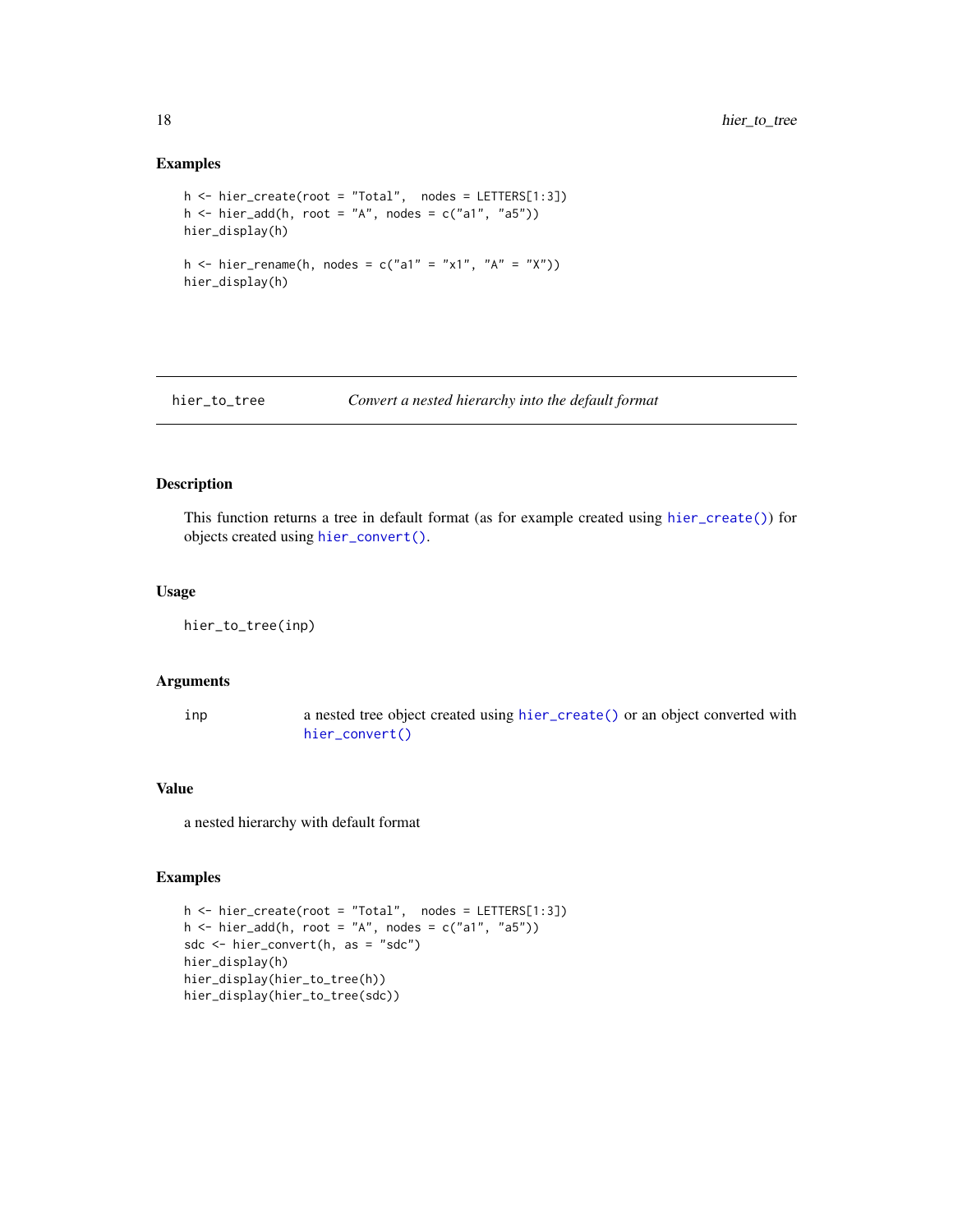<span id="page-18-0"></span>

This function opens the introductionary package vignette and opens it in a new browser tab/window.

# Usage

```
hier_vignette()
```
# Value

a browser windows/tab with showing the vignette

# Examples

## Not run: hier\_vignette()

## End(Not run)